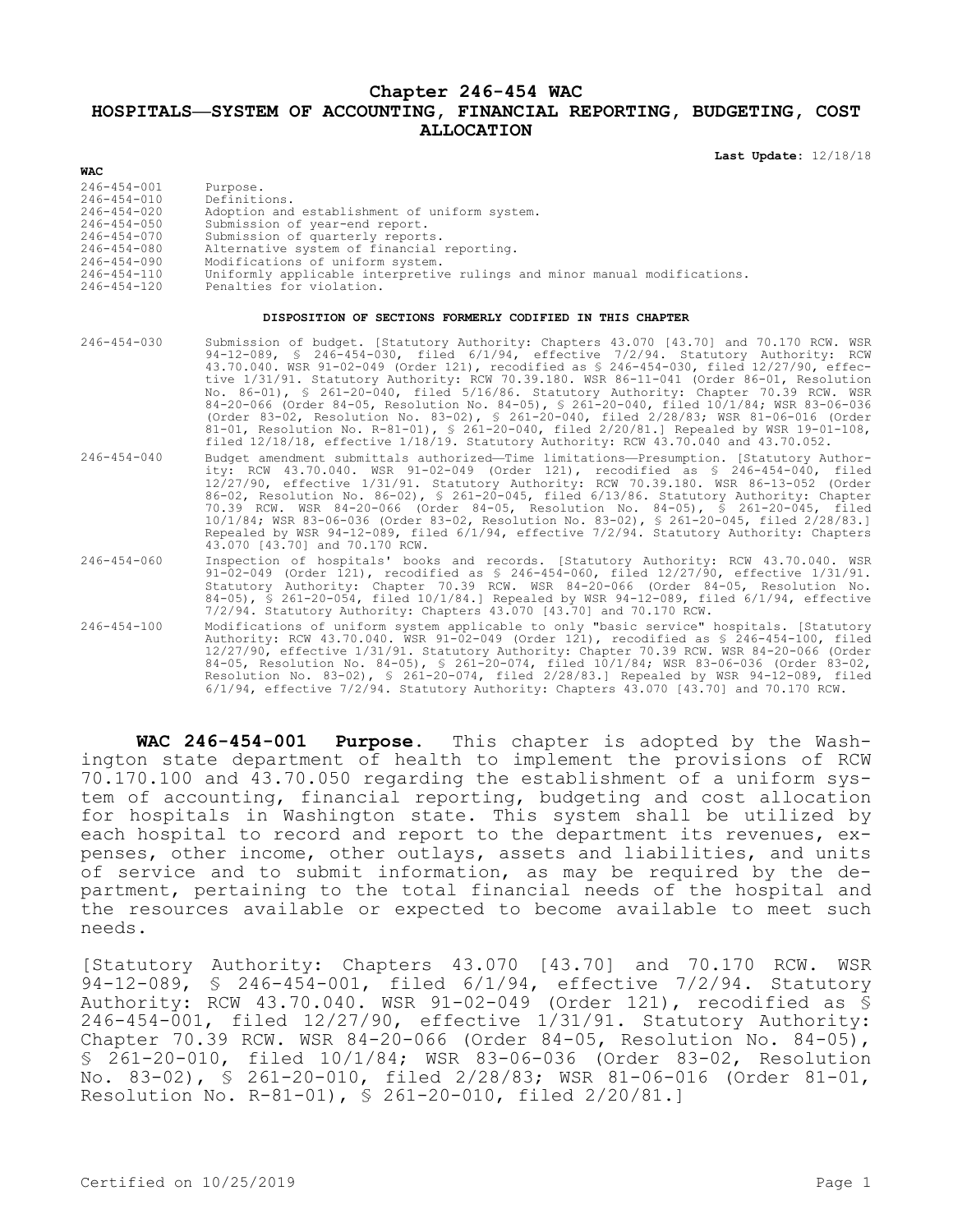**WAC 246-454-010 Definitions.** The definitions in this section apply throughout the chapter unless the context clearly requires otherwise.

(1) "Department" means the Washington state department of health created by chapter 43.70 RCW.

(2) "Hospital" means any health care institution which is required to qualify for a license under chapter 70.41 RCW; or as a psychiatric hospital under chapter 71.12 RCW.

(3) "Manual" means the *Washington State Department of Health Accounting and Reporting Manual for Hospitals*, third edition adopted under WAC 246-454-020.

(4) "System of accounts" means the list of accounts, code numbers, definitions, units of measure, and principles and concepts included in the manual.

[Statutory Authority: RCW 43.70.040 and 43.70.052. WSR 19-01-108, § 246-454-010, filed 12/18/18, effective 1/18/19. Statutory Authority: Chapters 43.070 [43.70] and 70.170 RCW. WSR 94-12-089, § 246-454-010, filed 6/1/94, effective 7/2/94. Statutory Authority: RCW 43.70.040. WSR 91-02-049 (Order 121), recodified as § 246-454-010, filed 12/27/90, effective 1/31/91. Statutory Authority: Chapter 70.39 RCW. WSR 84-20-066 (Order 84-05, Resolution No. 84-05), § 261-20-020, filed 10/1/84; WSR 83-06-036 (Order 83-02, Resolution No. 83-02), § 261-20-020, filed 2/28/83; WSR 81-06-016 (Order 81-01, Resolution No. R-81-01), § 261-20-020, filed 2/20/81.]

**WAC 246-454-020 Adoption and establishment of uniform system.**  The department, pursuant to RCW 70.170.100, hereby adopts and establishes a uniform system of accounting, financial reporting, budgeting, and cost allocation for hospitals in Washington state, which system is described in the department's publication entitled *Washington State Department of Health Accounting and Reporting Manual for Hospitals*, third edition, which publication is hereby incorporated by this reference. The hospital shall utilize the manual for submitting information as may be required by the department, pertaining to the total financial needs of the hospital and the resources available or expected to become available to meet such needs.

[Statutory Authority: Chapters 43.070 [43.70] and 70.170 RCW. WSR 94-12-089, § 246-454-020, filed 6/1/94, effective 7/2/94. Statutory Authority: RCW 43.70.040. WSR 91-02-049 (Order 121), recodified as § 246-454-020, filed 12/27/90, effective 1/31/91. Statutory Authority: Chapter 70.39 RCW. WSR 84-20-066 (Order 84-05, Resolution No. 84-05), § 261-20-030, filed 10/1/84; WSR 83-06-036 (Order 83-02, Resolution No. 83-02), § 261-20-030, filed 2/28/83; WSR 81-06-016 and 81-06-017 (Order 81-01, Resolution No. R-81-01 and Order 81-02, Resolution No. R-81-02), § 261-20-030, filed 2/20/81.]

**Reviser's note:** Amendments to the *Washington State Hospital Commission's Accounting and Reporting Manual*, second edition, were filed by the Washington State Hospital Commission under Order and Resolution No. 84-01, filed June 8, 1984, (Statutory Authority: Chapter 70.39 RCW). The code reviser, under the au-thority of RCW 34.05.210(4), has deemed it unduly cumbersome to publish. Copies of the *Accounting and Reporting Manual*, second edition, may be obtained by writing to the Washington State Hospital Commission, Mailstop FJ-21, Olympia, WA 98504.

**Reviser's note:** Amendments to the commission's *Accounting and Reporting Manual*, second edition, were filed on August 29, 1984, by Order and Resolution No. 84-03 (Statutory Authority: RCW 70.39.180(1)). The specific portions of the manual amended are as follows:

The addition of "Appendix E Respiratory Therapy Services Uniform Reporting Service Code Listing"; Page 2420.2 (cont. 13) 7180 RESPIRATORY SERVICES;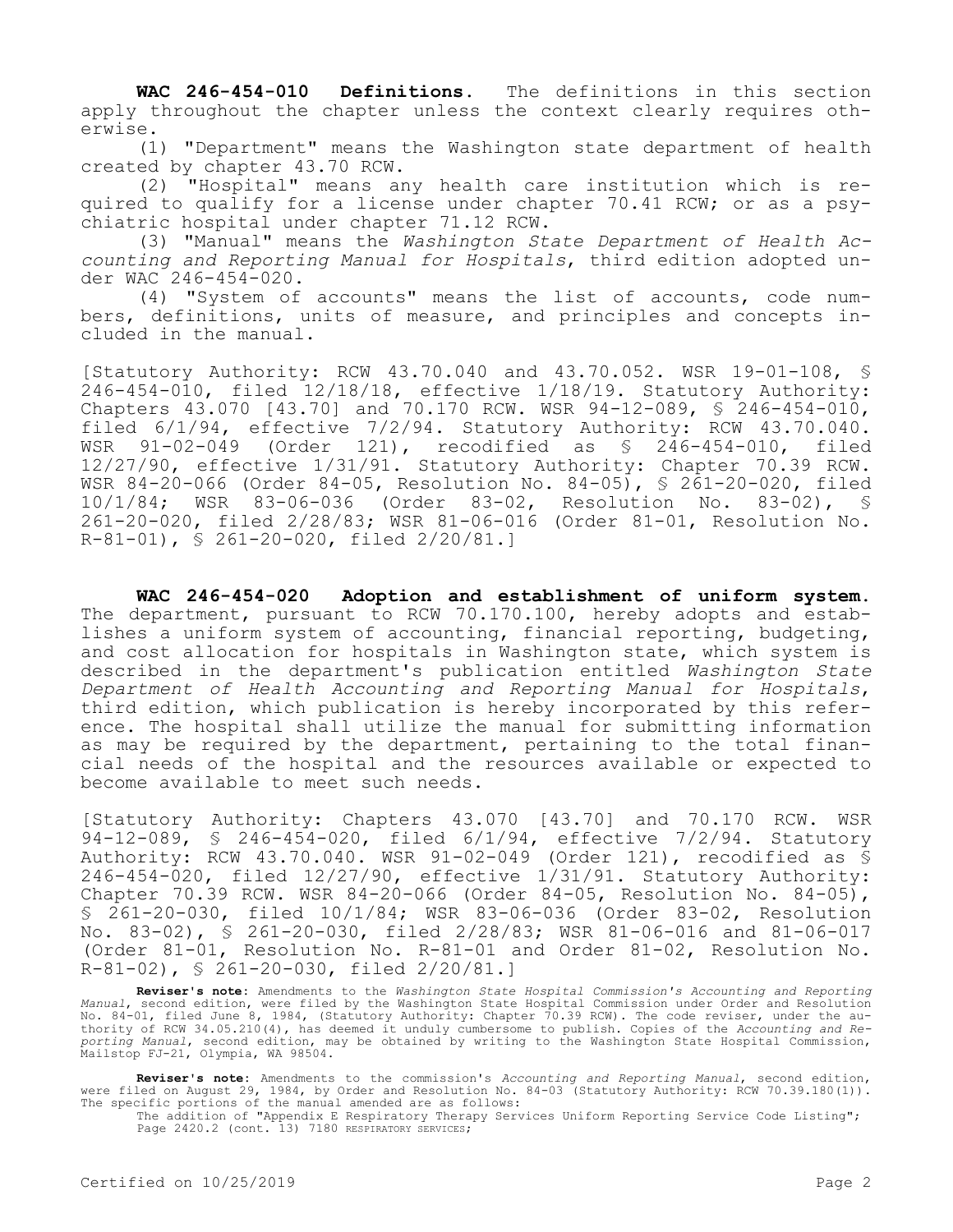Appendices Table of Contents.

**Reviser's note:** Amendments to the *Washington State Hospital Commission's Accounting and Reporting Manual*, second edition, were filed with the code reviser under Order and Resolution No. 84-08, filed December 7, 1984, (Statutory Authority: Chapter 70.39 RCW). The specific portions of the manual amended by this action are as follows:

(1) Addition of Appendix G, HFMA Principles and Practices Board Statement 2, defining charity service as contrasted to bad debt; and

(2) Revising the appendices table of contents to add Appendix G.

**Reviser's note:** Amendments to the *Washington State Hospital Commission's Accounting and Reporting Manual*, second edition, were filed with the code reviser under Order and Resolution No. 85-01, filed January 31, 1985, (Statutory Authority: Chapter 70.39 RCW). The specific portions of the manual amended by this action are as follows:

Accounting and reporting manual chapter 10000, entitled, "Reporting Requirements" sections:

Section 10001 Year-end report Section 10010 Instructions

Section 10101 Quarterly report

Section 10110 Instructions

Form HOS-939 (1/85), Quarterly report (WSHC Q1)

**Reviser's note:** Amendments to the *Washington State Hospital Commission's Accounting and Reporting Manual*, second edition, were filed with the code reviser on July 29, 1985, under Order and Resolution No. 85-04 (Statutory Authority: RCW 70.39.180(1)), affecting System of Accounts, chapters 2000, 8000, and 10000. The specific pages of the manual amended are as follows:

Page 2210.4 2220 2220.1 2410.4 2410.4 (cont. 1) 2410.4 (cont. 2) 2410.4 (cont. 3) 8020 (cont. 60) 10101 10110 10110 (cont. 1) 10110 (cont. 2) Quarterly Report Form SS-8 Forms

**Reviser's note:** Amendments to the *Washington State Hospital Commission's Accounting And Reporting Manual,* second edition, were filed with the code reviser on November 24, 1986, under Order and Resolution No. 86-05 (Statutory Authority: Chapter 70.39 RCW). The topics amended are as follows:

Quarterly Report

- volumes by payer source
- deductions from revenue related to charity care
- expense and revenue accounts
- budgeting forms and instructions for magnetic
- resonance imaging, air transportation,
- extracorporeal shock wave lithotripsy,
- and organ acquisition
- reporting forms, accounts, and instructions for
- deductions from revenue
- bad debt collection procedures
- amendment request procedures, forms and instructions

Appendices

- radiology relative value units
- standards for collection procedures
- magnetic resonance imaging relative value units
- nuclear medicine relative value units.

**WAC 246-454-050 Submission of year-end report.** (1) Each hospital annually shall file its year-end report with the department within one hundred twenty days after the close of its fiscal year in the form and manner specified in the manual: Provided, however, The one hundred twenty-day period may be extended up to and including an additional sixty days upon submission of adequate justification to the department. If more than one hospital is operated by the reporting organization, the information required by this section shall be reported for each hospital separately.

(2) Information submitted pursuant to this section shall be certified by the hospital's administrative and financial officers, that such reports, to the best of their knowledge and belief, have been prepared in accordance with the prescribed system of accounting and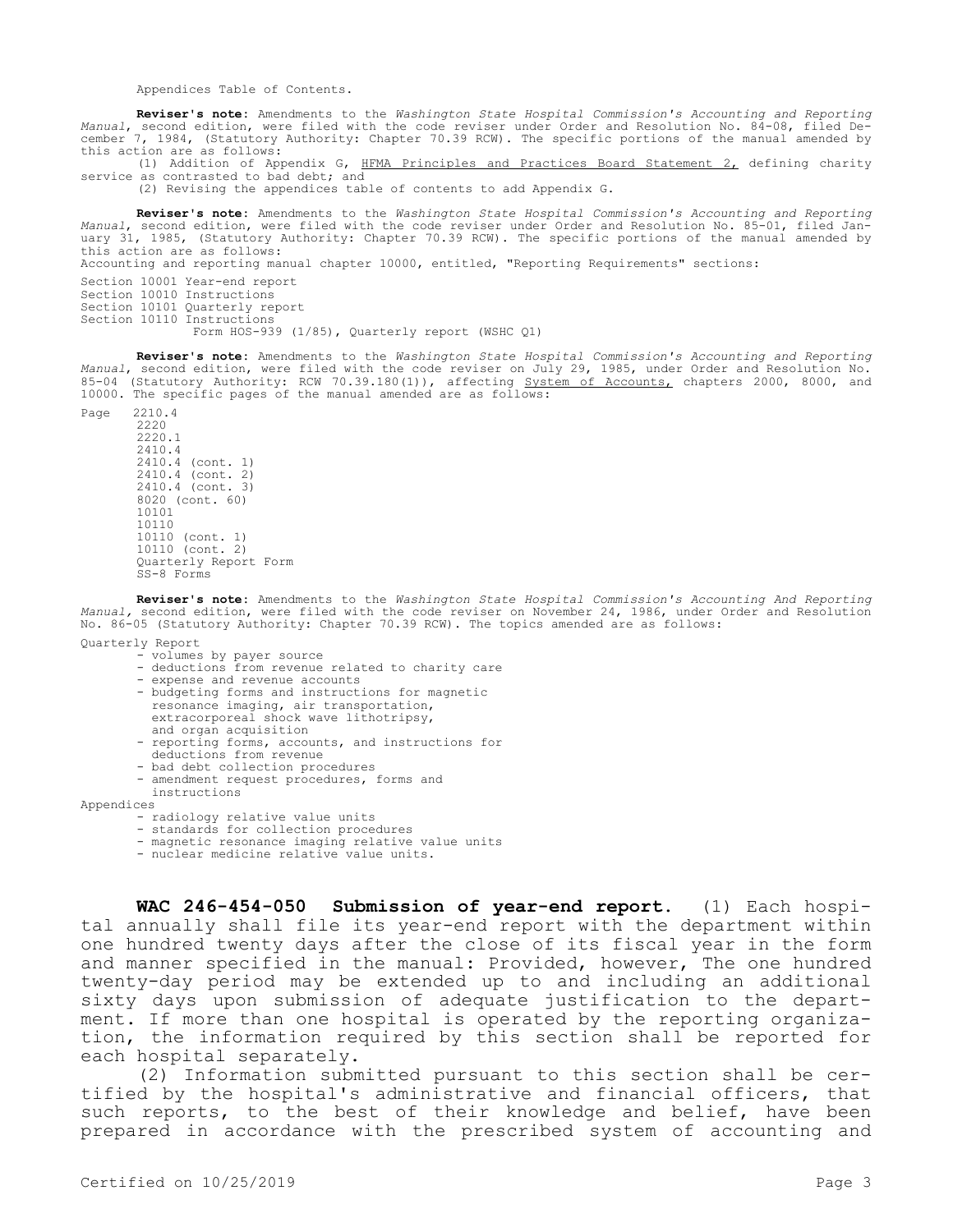reporting, and fairly state the financial position of the hospital as of the specified date. The department also may require attestation as to such statements from responsible officials of the hospital so designated by the governing body, if any, of the hospital.

[Statutory Authority: Chapters 43.070 [43.70] and 70.170 RCW. WSR 94-12-089, § 246-454-050, filed 6/1/94, effective 7/2/94. Statutory Authority: RCW 43.70.040. WSR 91-02-049 (Order 121), recodified as § 246-454-050, filed 12/27/90, effective 1/31/91. Statutory Authority: Chapter 70.39 RCW. WSR 84-20-066 (Order 84-05, Resolution No. 84-05), § 261-20-050, filed 10/1/84; WSR 83-06-036 (Order 83-02, Resolution No. 83-02), § 261-20-050, filed 2/28/83; WSR 81-06-016 (Order 81-01, Resolution No. R-81-01), § 261-20-050, filed 2/20/81.]

**WAC 246-454-070 Submission of quarterly reports.** Each hospital shall submit a quarterly summary utilization and financial report within forty-five days after the end of each calendar quarter. The quarterly report shall contain that information specified by the department and shall be submitted in the form and manner specified by the department.

[Statutory Authority: Chapters 43.070 [43.70] and 70.170 RCW. WSR 94-12-089, § 246-454-070, filed 6/1/94, effective 7/2/94. Statutory Authority: RCW 43.70.040. WSR 91-02-049 (Order 121), recodified as § 246-454-070, filed 12/27/90, effective 1/31/91. Statutory Authority: Chapter 70.39 RCW. WSR 85-04-026 (Order 85-01, Resolution No. 85-01), § 261-20-057, filed 1/31/85.]

**WAC 246-454-080 Alternative system of financial reporting.** Upon receipt of a request in detail to the satisfaction of the department, the department in its discretion may approve an alternative system for reporting of information under WAC 246-454-030 or 246-454-050 by a hospital for such period(s) or portion thereof as the department shall specify, if:

(1) The hospital charges no fee to users of its services, presents no billing, either direct or indirect, to users of its services, and presents no billing and accepts no payment for services from private or public insurers.

(2) The hospital is significantly different from other hospitals in one or more of the following respects: Size; financial structure; methods of payment for services; or scope, type, and method of providing services.

(3) The hospital has other pertinent distinguishing characteristics.

(4) Such alternative system will avoid otherwise unduly burdensome costs in meeting the requirements of the uniform reporting system established by the department.

[Statutory Authority: Chapters 43.070 [43.70] and 70.170 RCW. WSR 94-12-089, § 246-454-080, filed 6/1/94, effective 7/2/94. Statutory Authority: RCW 43.70.040. WSR 91-02-049 (Order 121), recodified as § 246-454-080, filed 12/27/90, effective 1/31/91. Statutory Authority: Chapter 70.39 RCW. WSR 83-06-036 (Order 83-02, Resolution No. 83-02), § 261-20-060, filed 2/28/83; WSR 81-06-016 (Order 81-01, Resolution No. R-81-01), § 261-20-060, filed 2/20/81.]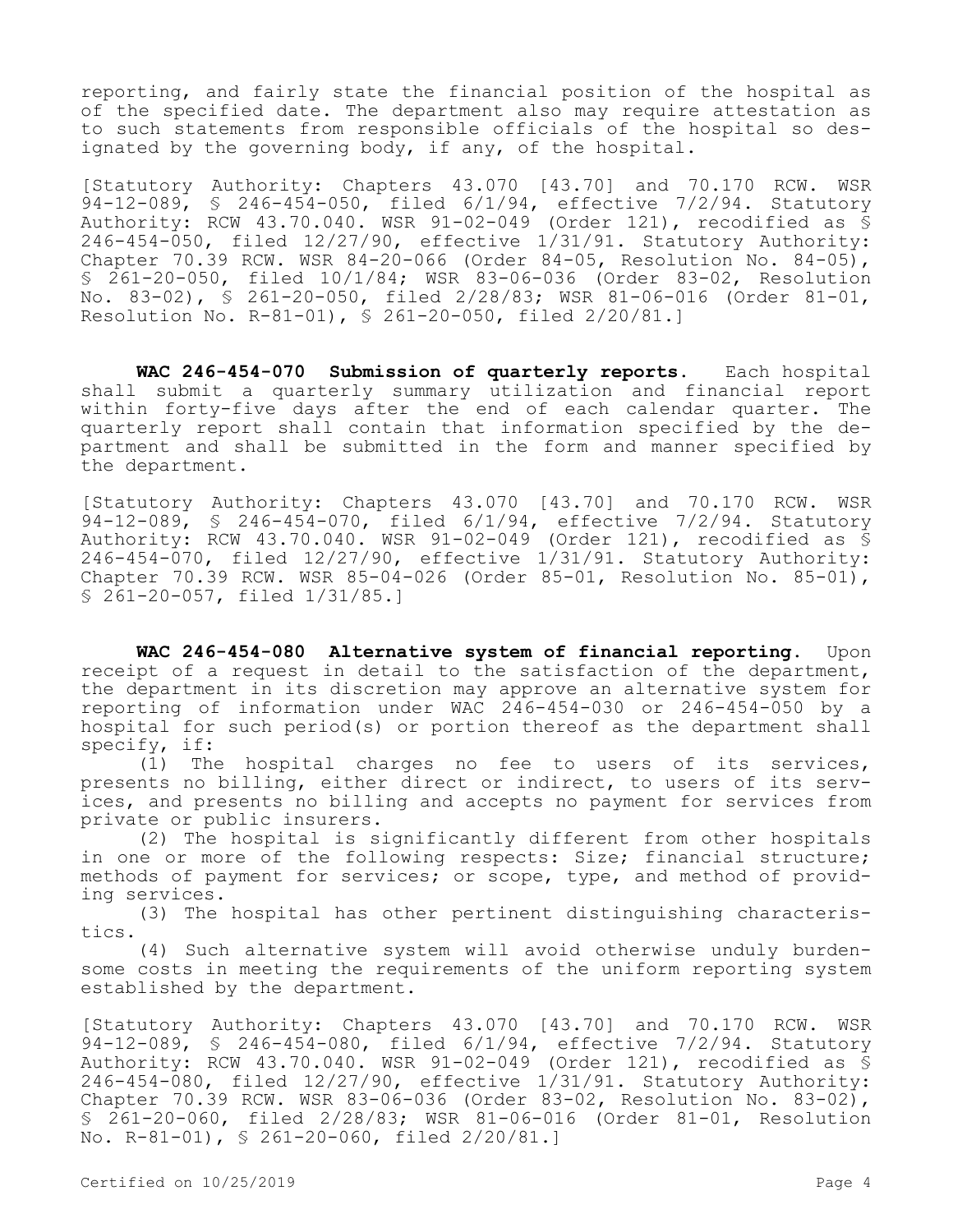**WAC 246-454-090 Modifications of uniform system.** The department, after due consideration, in its discretion, may prepare and publish modifications of the manual, for such period and under such conditions as the department shall determine. Such modifications shall be prepared in the format of, and shall be adopted by the department as a rule pursuant to chapter 34.04 [34.05] RCW. A copy of such modifications shall be mailed to each hospital and manual holder of record.

[Statutory Authority: Chapters 43.070 [43.70] and 70.170 RCW. WSR 94-12-089, § 246-454-090, filed 6/1/94, effective 7/2/94. Statutory Authority: RCW 43.70.040. WSR 91-02-049 (Order 121), recodified as § 246-454-090, filed 12/27/90, effective 1/31/91. Statutory Authority: Chapter 70.39 RCW. WSR 83-06-036 (Order 83-02, Resolution No. 83-02), § 261-20-070, filed 2/28/83; WSR 81-06-016 (Order 81-01, Resolution No. R-81-01), § 261-20-070, filed 2/20/81.]

**WAC 246-454-110 Uniformly applicable interpretive rulings and minor manual modifications.** (1) The department is authorized to make uniformly applicable interpretive rulings with respect to matters contained in the manual. The department is also authorized to correct typographical and coding errors as well as make other minor organizational modifications when such corrections and modifications appear to be necessary.

(2) Any such interpretive ruling, correction, or modification shall be in writing and distributed as an attachment to a consecutively numbered transmittal. Such transmittal shall describe the changes in detail and shall include instructions regarding the placement of such material in the manual. Each hospital and manual holder of record shall be sent a copy of any such transmittal together with all attachments.

[Statutory Authority: Chapters 43.070 [43.70] and 70.170 RCW. WSR 94-12-089, § 246-454-110, filed 6/1/94, effective 7/2/94. Statutory Authority: RCW 43.70.040. WSR 91-02-049 (Order 121), recodified as § 246-454-110, filed 12/27/90, effective 1/31/91. Statutory Authority: Chapter 70.39 RCW. WSR 83-06-036 (Order 83-02, Resolution No. 83-02), § 261-20-080, filed 2/28/83; WSR 81-06-016 (Order 81-01, Resolution No. R-81-01), § 261-20-080, filed 2/20/81.]

**WAC 246-454-120 Penalties for violation.** RCW 70.170.070 provides that every person who shall violate or knowingly aid and abet the violation of chapter 70.170 RCW or any valid orders, rules, or regulations thereunder, or who fails to perform any act which that chapter makes it his/her duty to perform shall be guilty of a misdemeanor. Following official notice to the accused by the department of the existence of an alleged violation, each day upon which a violation occurs shall constitute a separate violation. Any person violating the provisions of chapter 70.170 RCW may be enjoined from continuing such violation. Failure to file the reports required by WAC  $246-454-030(1)$ , 246-454-050(1), and 246-454-070 shall constitute a violation, and the department may levy a civil penalty not to exceed one thousand dollars per day for each day following official notice of the violation by the department. The department may grant extensions of time to file the reports, in which cases failure to file the reports shall not constitute a violation until the extension period has expired.